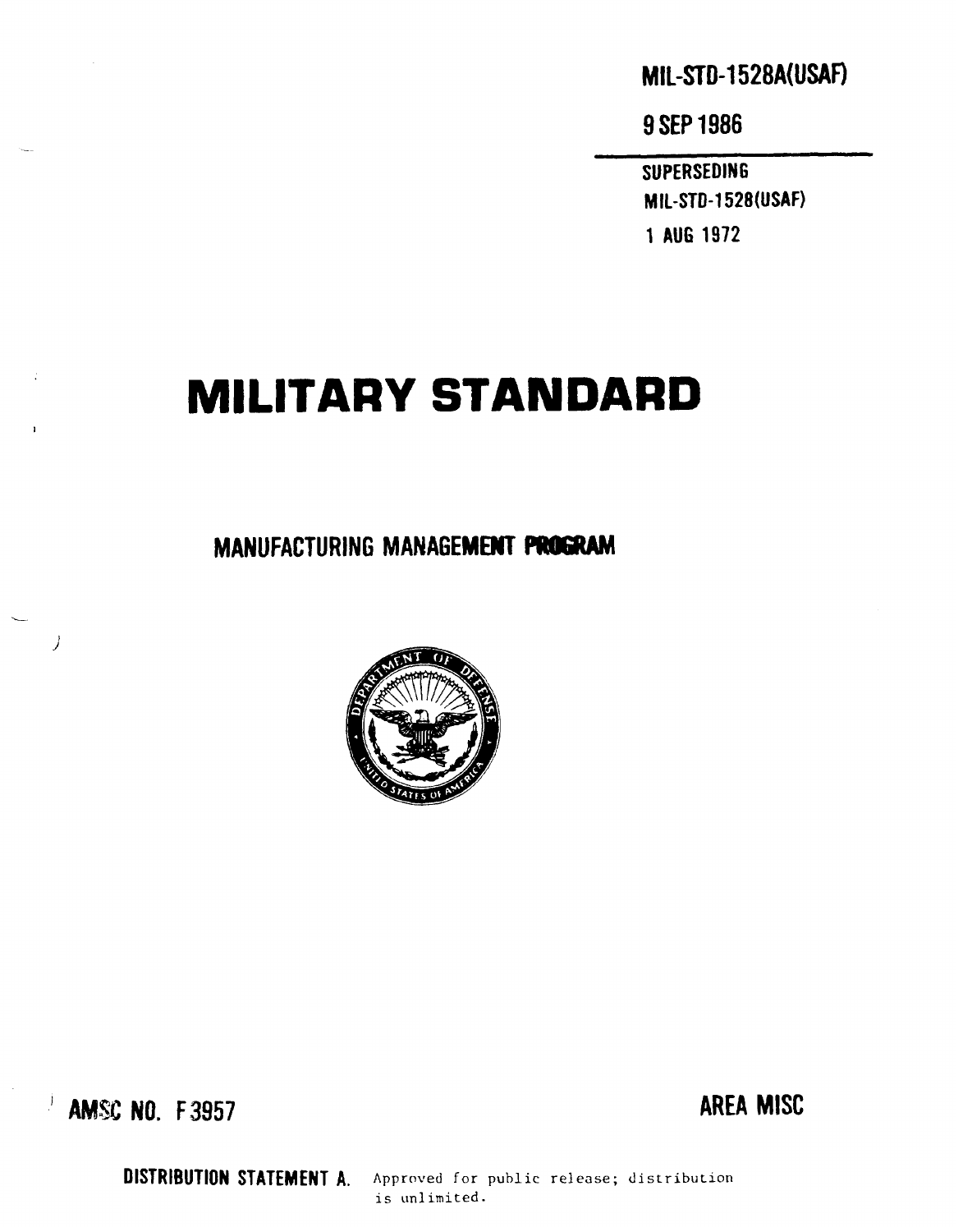#### **I.)EPARTPENT OF DEFENSE**

#### **Washington DC 20402**

# **Manufacturing Management Program**

**1. This military standard** *is* **approved for use by** *all* **activities of the Department of the Air Force and is available for use by all departments and agencies of the Department of Defense.**

**2. Beneficial conwnents(recommendations,additions, deletions) and any pertinent data which may be of use in improving thfs document should be addressed to: HQAFSC/PLIIE, Andrews AFB DC 20334-5000, by using the selfaddressed Standardization Document Improvement Proposal (DD Form 1426) appearing at the end of this document or by letter.**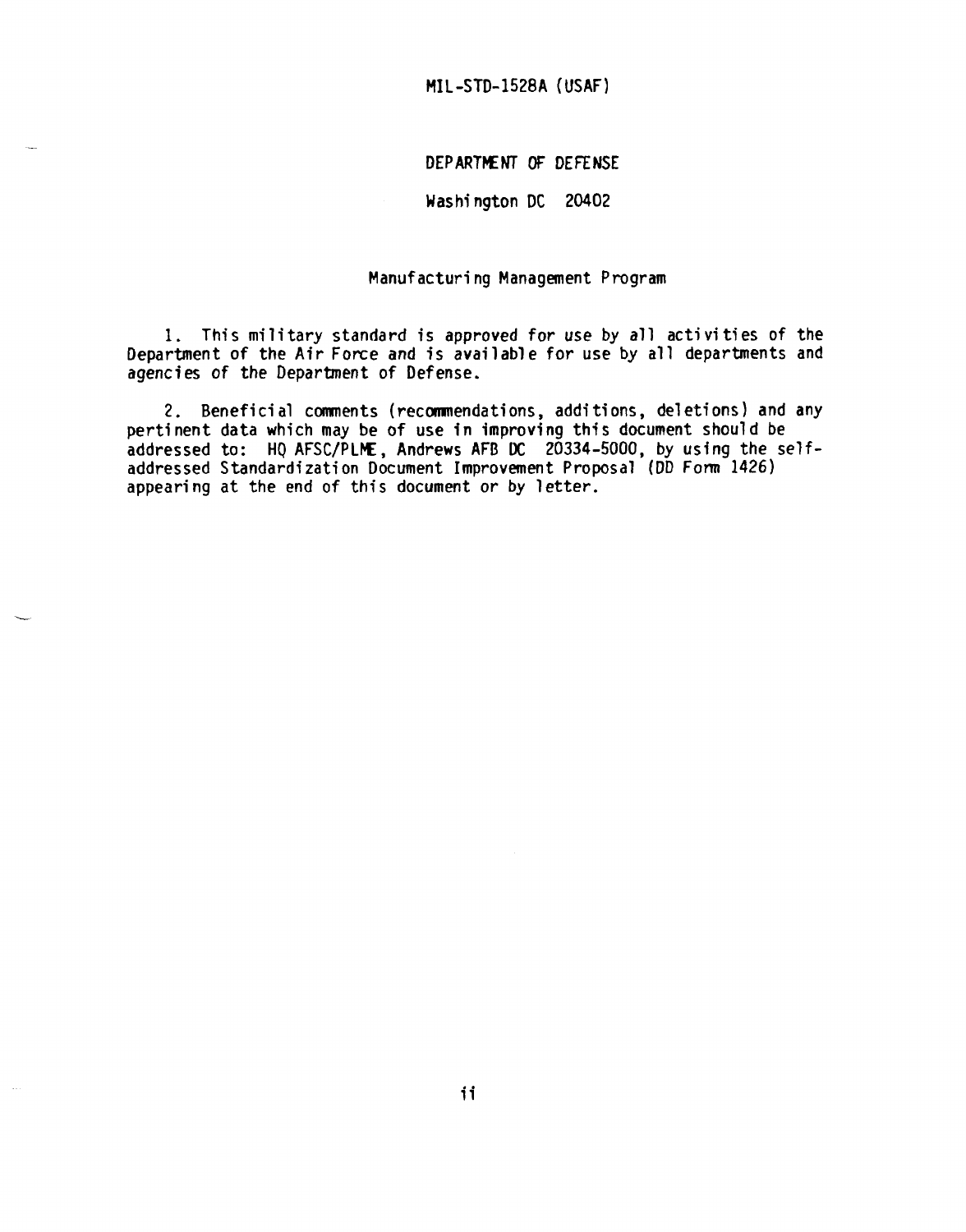$\frac{1}{2} \left( \frac{1}{2} \right) \left( \frac{1}{2} \right) \left( \frac{1}{2} \right) \left( \frac{1}{2} \right) \left( \frac{1}{2} \right) \left( \frac{1}{2} \right) \left( \frac{1}{2} \right) \left( \frac{1}{2} \right) \left( \frac{1}{2} \right) \left( \frac{1}{2} \right) \left( \frac{1}{2} \right) \left( \frac{1}{2} \right) \left( \frac{1}{2} \right) \left( \frac{1}{2} \right) \left( \frac{1}{2} \right) \left( \frac{1}{2} \right) \left( \frac$ 

 $\frac{1}{2}$ 

# **CONTENTS**

**PAGE**

| Paragraph 1. |            |                                                                            | 1                 |
|--------------|------------|----------------------------------------------------------------------------|-------------------|
|              | 1.1<br>1.2 | Range of content                                                           | 1<br>$\mathbf{1}$ |
|              |            |                                                                            |                   |
|              | 2.         | REFERENCED DOCUMENTS                                                       | $\overline{2}$    |
|              | 2.1        | Government documents                                                       | $\mathbf{2}$      |
|              | 2.2        | Order of precedence                                                        | $\overline{c}$    |
|              | 3.         |                                                                            | 3                 |
|              | 3.1        | Critical forms and parts                                                   | 3                 |
|              | 3.2        | Industrial modernization incentives                                        |                   |
|              |            | program (IMIP)                                                             |                   |
|              | 3.3        | Limited production                                                         |                   |
|              | 3.4        | Manufacturing                                                              |                   |
|              | 3.5        | Manufacturing engineering                                                  |                   |
|              | 3.6        | Manufacturing feasibility and capability                                   | 333333333         |
|              |            |                                                                            |                   |
|              | 3.7<br>3.8 | Manufacturing management<br>Manufacturing management/production capability |                   |
|              |            |                                                                            | 4                 |
|              |            | review (MM/PCR)                                                            | 4                 |
|              | 3.9        | Manufacturing risk<br>Manufacturing technology (MANTECH)                   | 4                 |
|              | 3.10       | Industrial mobilization                                                    | 4                 |
|              | 3.11       |                                                                            | 4                 |
|              | 3.12       |                                                                            | 4                 |
|              | 3.13       | Producibility analysis                                                     | 4                 |
|              | 3.14       | Producibility engineering and planning                                     |                   |
|              | 3.15       | Production readiness                                                       |                   |
|              | 3.16       | Production readiness review (PRR)                                          |                   |
|              | 3.17       | Strategic and critical materials                                           |                   |
|              | 3.18       |                                                                            |                   |
|              | 3.19       | Surge or mobilization rate                                                 | 555555            |
|              | 3.20       | Work measurement                                                           |                   |
|              | 4.         | GENERAL REQUIREMENTS                                                       | 6                 |
|              | 4.1        | Manufacturing management program                                           | 6                 |
|              | 4.1.1      | Manufacturing management policy                                            | 6                 |
|              | 4.1.2      | Manufacturing management policy                                            |                   |
|              |            |                                                                            | 6                 |
|              | 4.1.3      | Manufacturing management controls                                          | 6                 |
|              | 4.1.4      | Manufacturing management procedures                                        |                   |
|              |            | and practices                                                              | 6                 |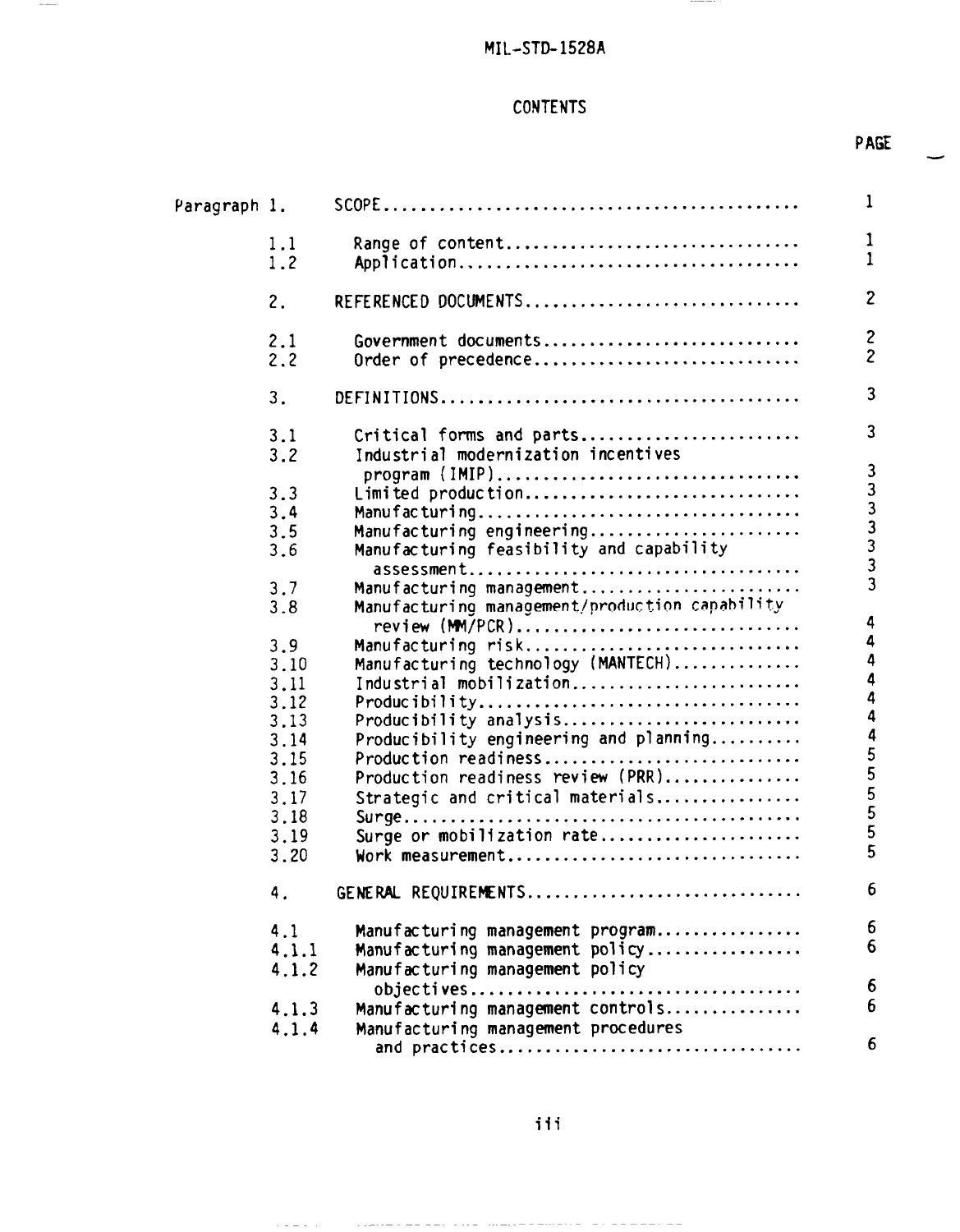# **CONTENTS - Continued.**

 $\sim$  .

| 5.      | DETAILED REQUIREMENTS                                             | 7                                          |
|---------|-------------------------------------------------------------------|--------------------------------------------|
| 5.1     | Manufacturing program planning                                    | 7                                          |
| 5.1.1   | Manufacturing planning                                            | $\overline{7}$                             |
| 5.1.2   | Manufacturing risk identification and resolution                  | $\overline{7}$                             |
| 5.1.3   | Capital commitment identification                                 | $\overline{7}$                             |
| 5.1.4   | Production tooling and test equipment                             | $\begin{array}{c} 7 \\ 7 \\ 8 \end{array}$ |
| 5.1.5   | Manufacturing system verification                                 |                                            |
| 5.1.6   | Integrated factory planning                                       |                                            |
| 5.1.7   |                                                                   | 8                                          |
| 5.1.8   | Industrial material management                                    | e<br>e                                     |
| 5.1.8.1 | Critical forms and parts                                          |                                            |
| 5.1.8.2 | Strategic and critical materials                                  | P.                                         |
| 5.1.8.3 | Diminishing manufacturing sources and material                    |                                            |
|         | shortages (DMSMS)                                                 | 8                                          |
| 5.1.9   |                                                                   | $\frac{8}{8}$                              |
| 5.1.10  | Peacetime capacity, surge and mobilization                        |                                            |
| 5.2     | Design analysis for manufacturing                                 | $\dot{\mathbf{e}}$                         |
| 5.2.1   | Producibility analysis                                            | $\overline{9}$                             |
| 5.2.2   | Producibility criteria                                            | $\mathbf{o}$                               |
| 5.2.3   | Design analysis                                                   | 9                                          |
| 5.2.4   | Engineering integration                                           | 10                                         |
| 5.2.5   | State-of-the-art reviews                                          | 10                                         |
| 5.3     | Manufacturing operational management                              | 10 <sup>°</sup>                            |
| 5.3.1   | Production scheduling and control                                 | 10                                         |
| 5.3.2   | Work measurement system                                           | 11                                         |
| 5.3.3   | Manufacturing surveillance                                        | 11                                         |
| 5.3.4   | Control of subcontractors and vendors                             | 12                                         |
| 5.4     | Government reviews                                                | 12 <sup>°</sup>                            |
| 5.4.1   | Manufacturing management/production capability<br>review (MM/PCR) | 12 <sup>°</sup>                            |
| 5.4.2   | Production readiness review (PRR)                                 | 12 <sup>2</sup>                            |
| 5.5     | Manufacturing feasibility and capability                          |                                            |
|         | assessments                                                       | 12                                         |
| 6.      |                                                                   | 14                                         |
| 6.1     |                                                                   | 14                                         |
| 6.2     | Data requirements                                                 | 14                                         |
| 6.3     | Subject term (key word) listing                                   | 14                                         |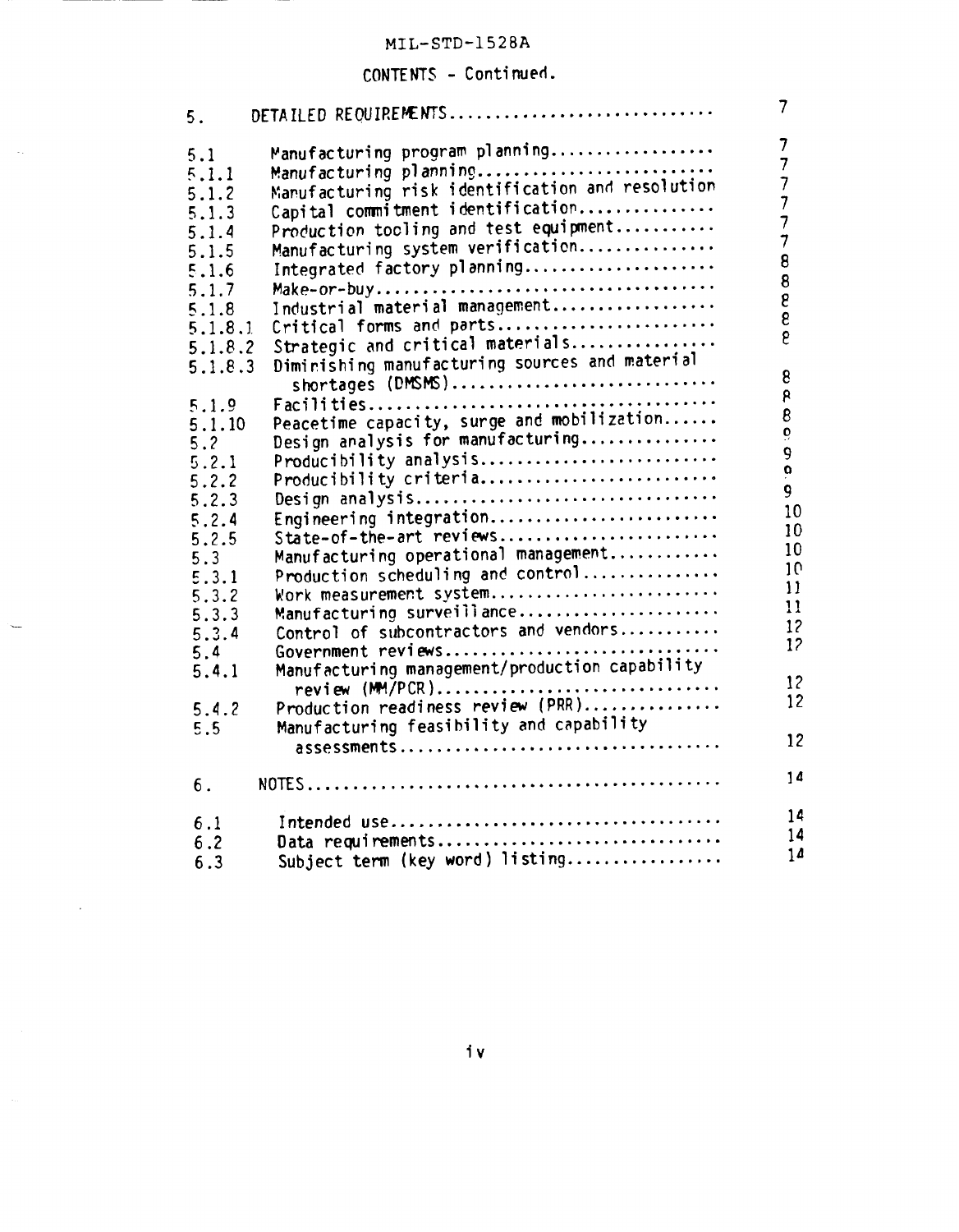# 1. **SCOPE**

1.1 **Purpose. The purpose of this standard is to prescribe the manufacturing management objectives and requirements which must be met by the contractor's manufacturing management system on any contract which incorporates this standard. The system shall assure effective application of manufacturing management principles and methods to assure efficient manufacture, or preparation for manufacture, of defense acquisition programs hardware. The system shall establish, and assure application through program phases, crfterta for capability, capacity, producibility, productivity, manufacturing planning and risk reduction, strategic and critical materials conservation, and surge and mobilization to each aspect of hardware design, procurement, manufacture, and shipment.**

**This standard is intended for use during all phases of**  $1.2<sub>1</sub>$ the **acquisition** process.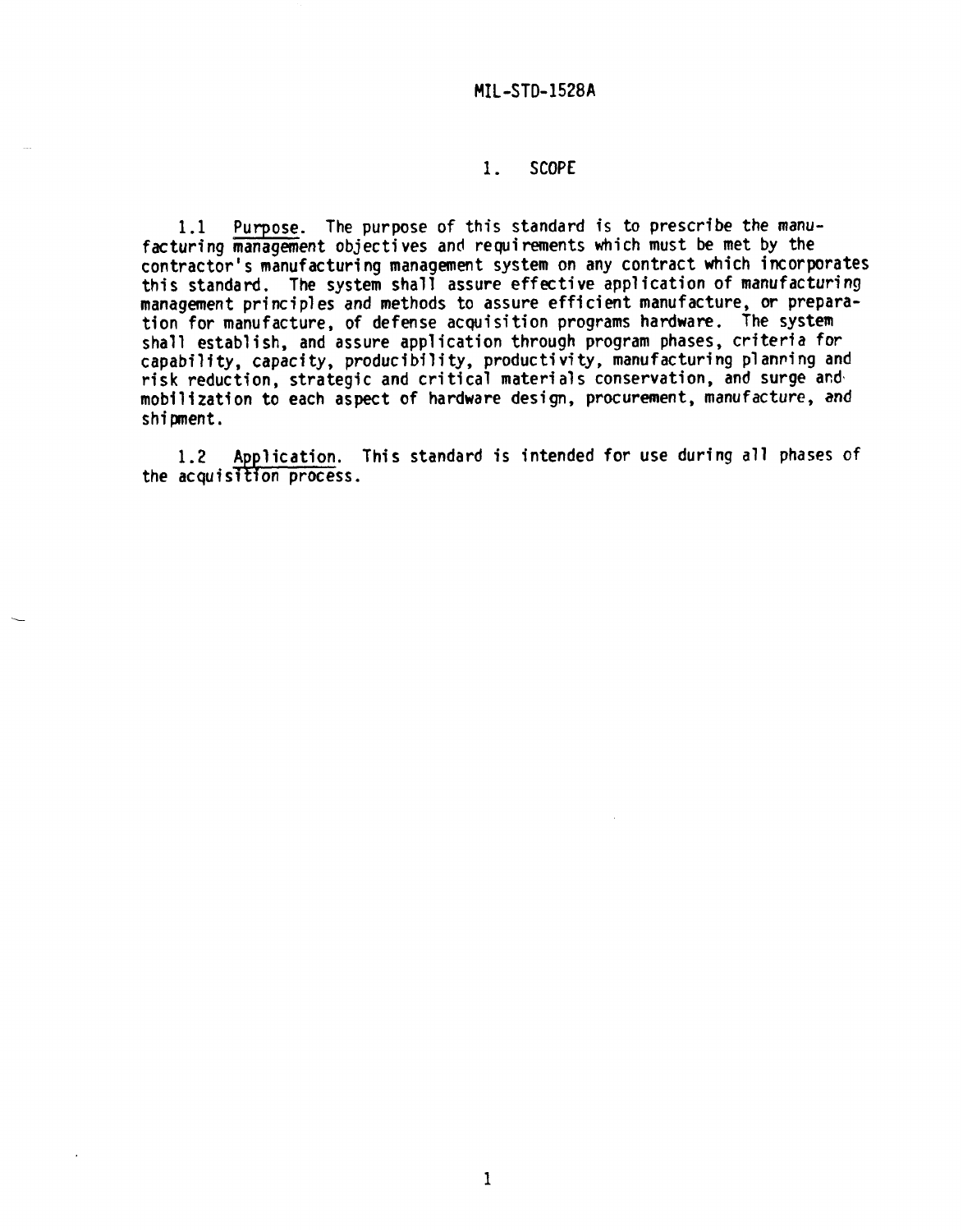#### **2. REFERENCED DOCUMENTS**

**2.1 Government documents.**

**2.1.1 Specifications, standards, and handbooks. Unless otherwise specified, the ~ollowlng speclflcatlons, standards and handbooks of tne issue listed in that issue of the Department of Defense Index of Specifications and Standards (0001SS) specified in the solicitation form a part of this standard to the extent specified herein.**

**STANDAFOS**

**MIL-STD-1521 - Technical Reviews and Audits for Systems, Equipnent, and Computer Programs.**

**2.1.2 Other Government documents, drawings and publications. The following other Government docum~ts, drawings and publications form a part of this standard to the extent specified herein.**

**DDO 4245.7-M - Transition from Oevelopnent to Production**

**(Copies of specifications, standards, handbooks, drawings, and p~!hli~ationsrewired by contractors in connection with specific acquisition functions should be obtained fran the contracting activ ty or as directed bJ'the contracting officer.)**

**2.2 Order of precedence. In the event of a confl" -etbetween the text of this standard and the references cited herein, the text of this standard shall take precedence.**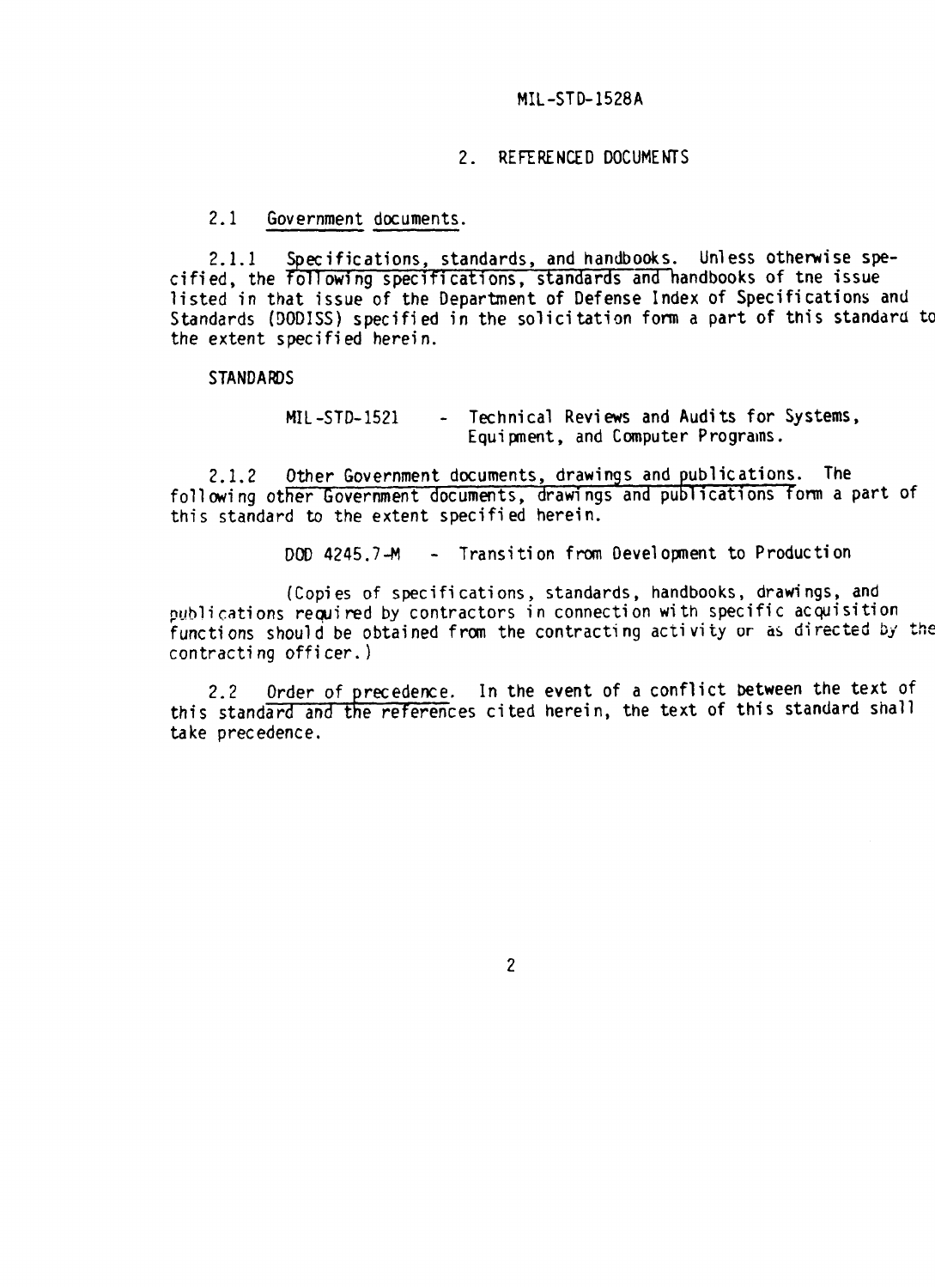## **3. DEFINITIONS**

**The following definitions are in addition to those in the applicable documents listed in paragraph 2 above:**

**3.1 Critical forms and parts. Materials that represent high availability risks to peacetime production or surge and mobilization requirements. They include semi-processed and finished parts with potential risk to a program due to problems such as long Ieadtime, foreign source or diminishing domestic manufacturing source.**

**3.2 Industrial modernization incentives program (IMIP)/(formerlyTech Mod). A joint venture between the Government and industry to reduce weapon system, subsystem, or equipnent acquisition costs; and to accelerate the implementation of modern equipnent and management techniques in the industrial base. This joint venture is formalized through a contractual agreement providing Government incentives for contractor capital investment beyond that required to meet contractual commitments.**

**3.3 Limited production. The low rate, initial production of hardware in limited quantity which may be used tinoperation? test and evaluation, for verification of manufacturing engineering adequacy and design maturity, or to establish a production base.**

**3.4 Manufacturing. The conversion of raw materials into products or components through a series of processes. It includes such major functions as manufacturing planning, tool design, scheduling,manufacturing engineering, materia? procurement, fabrication, assembly, test, packaging, installation and checkout, product assurance, and determination of resource requirements throughout systems acquisition.**

**3.5 Manufacturing engineering. That specialty of professional engineering which requires such education and experience as is necessary to understand and apply engineering procedures in manufacturing processes and methods of production of industrial commodities and products, and requires the ability to plan the practices of manufacturing, to research and develop the tools, processes, machines and ecpipnent, and to integrate the facilities and systems for producing quality products with optimal expenditure.**

**3.6 Manufacturing feasibility and capability assessment. An assessment conducted to dentify potential manufacturing constraints and risks and the capability of the contractor to execute the manufacturing efforts.**

**3.7 Manufacturing management. The technicpes of planning,** *organizing,* **directing, coordinating, and controlling the use of people, money, materials, equipnent, methods and processes, and facilities to manufacture systems.**

 $\mathfrak{Z}$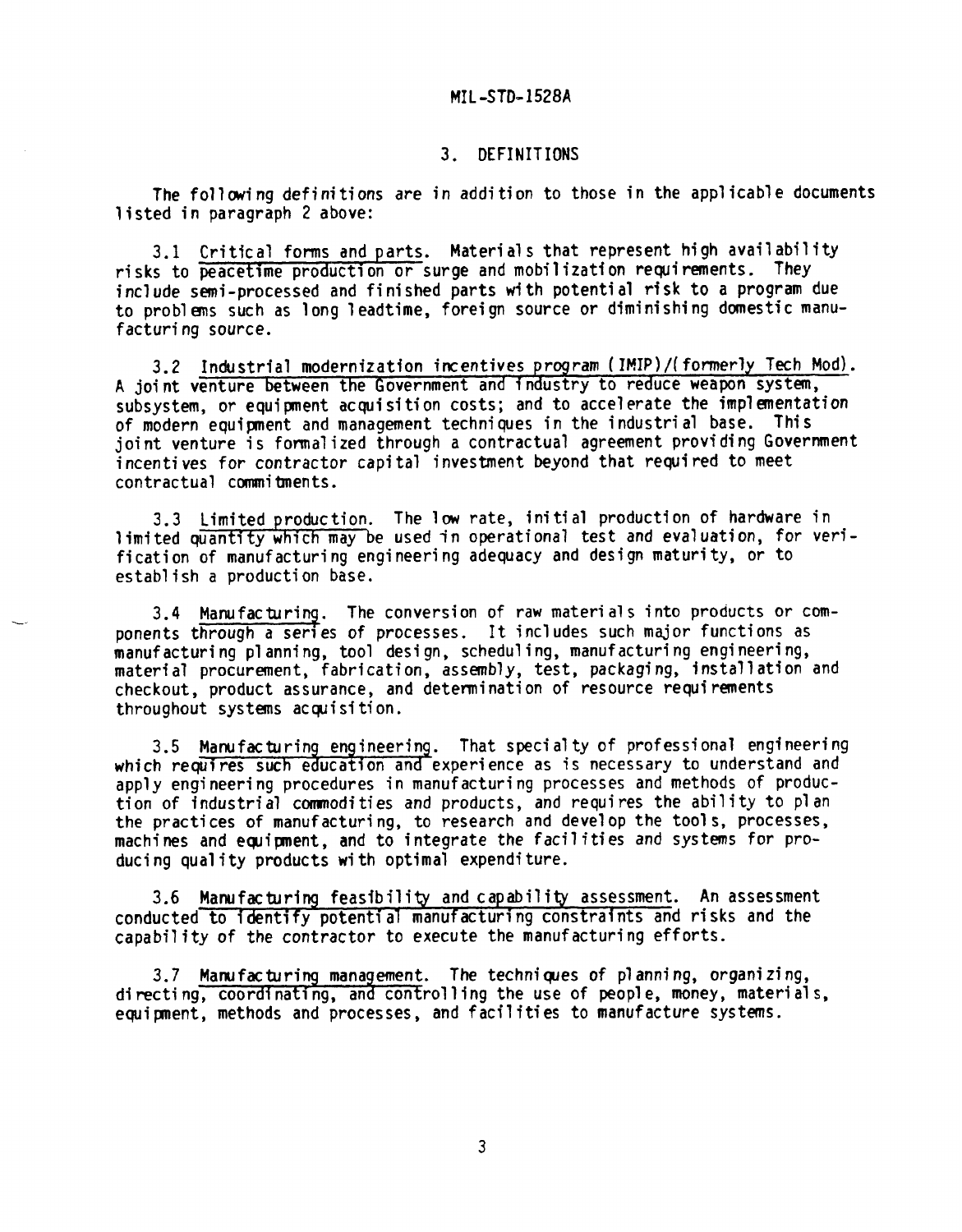**3.8 Manufacturing management/productioncapability review (PtVPCR). The investigatlon conducted by the Government at prospectlve contractor facilities \_ during ~he source selection process. The** *reviews* **are conducted to evaluate each competing contractor's capability to meet all inwnediateand future production requirements of proposed systems by considering the contractor's current and projected business. The review includes an assessment of the potential impact on cost risk due to inadequate manufacturing facilities.**

**3.9 blanufacturinclrisk. The risk that a contractor will not be able to manufacture** hardware that meet requirements within cost, performance and sche**dule parameters.**

**3.10 Manufacturing technol y (MANTECH) A program through which contrac-~" tors develop and carry out new or s~gn~ cantly improved manufacturing systems, processes, techniques, or equipment in support of DOD systems, subsystems, or equipnent.**

**3.11 Industrial mobilization. The transformationof industry from its peacetime activity to the industrial program necessary to support the national military objectives. It includes the mobilization of materials, labor, capital, production facilities, and contributory items and services essential to the industrial program.**

**3.12 Producibility. Producibility is a design accomplishment that enables manufacturing to repeatably fabricate hardware which satisfies both functional 2007 h** *nhysical objectives at an optimum cost. Producibility results from a coor-***dinated effort by systems/design engineering and manufacturing/industrialengineering to create functional hardware designs that optimize ease and economy of fabrication, assembly, inspection, test, and acceptance of hardware without sacrificing desired function, performance, or quality. A producible design includes complete design engineering and manufacturing planning consideration for the selection of material, tooling, facilities, capital equipment, test equipnent, methods, processes, and personnel to be employed in the production of hardware to that design. Production quantities and rates are critical factors affecting producibility and must be taken into account whenever the producibility of design alternatives is assessed. Effective hardware producibility supports reliability and maintainability requirements and is fundamentalto life cycle cost objectives.**

**3.13 Producibility analysis. The comparison of alternative design materials, Processes. and manufacturing techniques to determine the most economical manuf&turing processes and mate~ials to "producea product whtle meeting performance specifications and required production rates.**

3.14 **Producibility engineering and planni . The engineering and production plann~ng measures undertaken to ensure a %me?y transition from concept exploration to low risk, economical production.**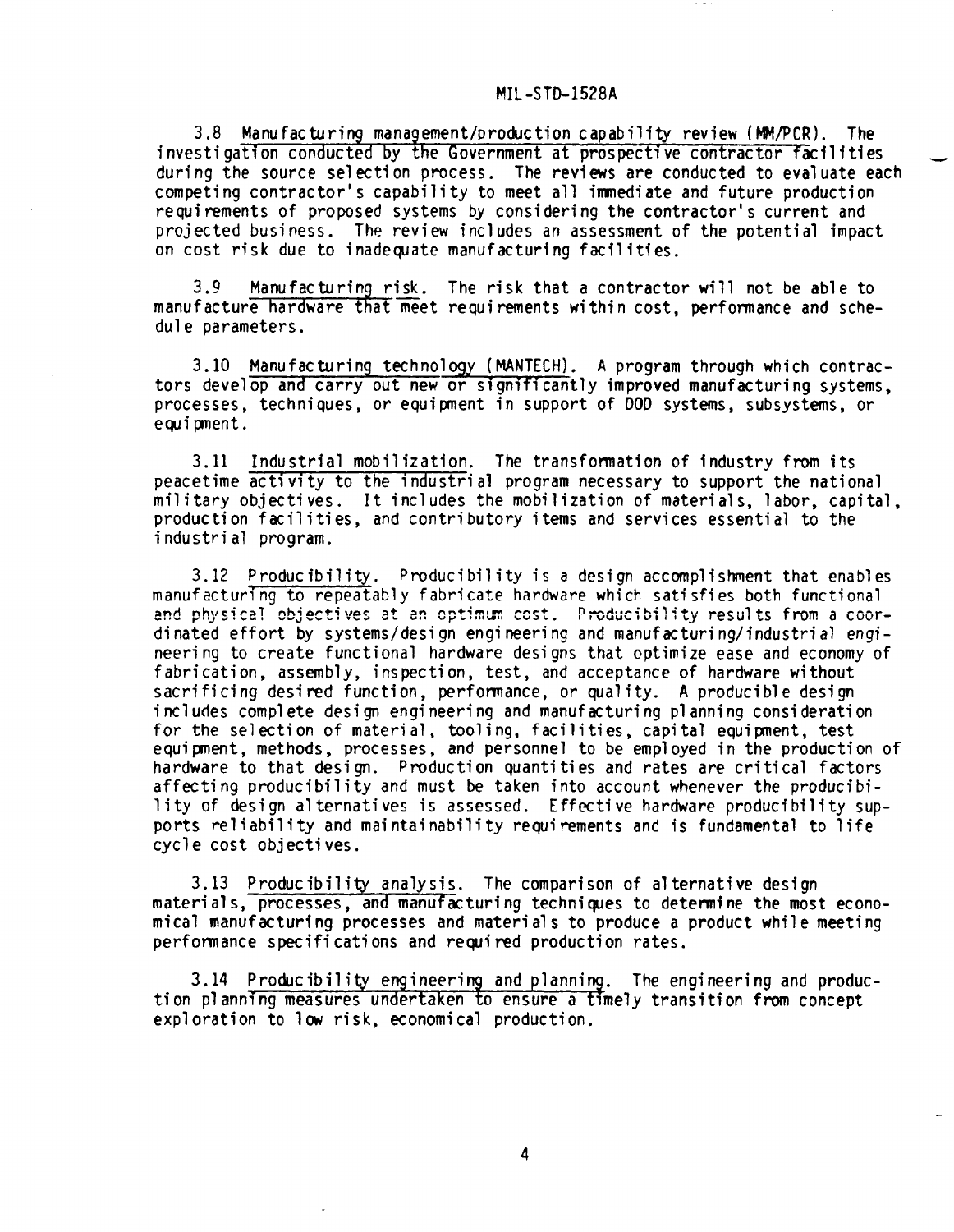**3.15 Pro~ction readiness. The degree to which a hardware program is ready to proceed into production. ~ hardware program is ready for production when a** producible design is complete and the managerial and physical preparations **necessary for initiating and sustaining a practical manufacturing effort allow a production commitment to be made without causing unacceptable risks of impact to schedule, performance, cost, quality, reliability,maintainability, or other established thresholds.**

3.16 **Production readiness** *review* **(PRR). A formal examination of a program to determine if the design is ready for manufacturing, if manufacturing engineering problms have been resolved, and if the contractor has adequately planned for the production phase. The review may be conducted incrementally.**

3.17 **Strategic and critical materials. Materials that would be needed to supply the milltary, Industrial, and essential civilian needs of the United States during a national emergency, and are not found or produced in the United States in sufficient ~antities to meet such need. These materials are carried in the National Defense Stockpile. Strategic and critical materials include any raw material in short supply, limited domestic production or otherwise posing a risk to a production program.**

**3.18 Su e. The accelerated manufacturing of selected items with existing -% facilities an equipment in a peacetime environment (no declared national emergency).**

**3.19 Surge or mobilization rate. The number of systems over time that** would be required to meet accelerated requirements under surge or mobilizati **conditions. 'This rate must be provided by the government to-the contractor.**

**3.20 Worl(measurement. A system of collecting data on work hours and manufactured units to determine the relationship between standard hour content of work performed and actual work hours expended.**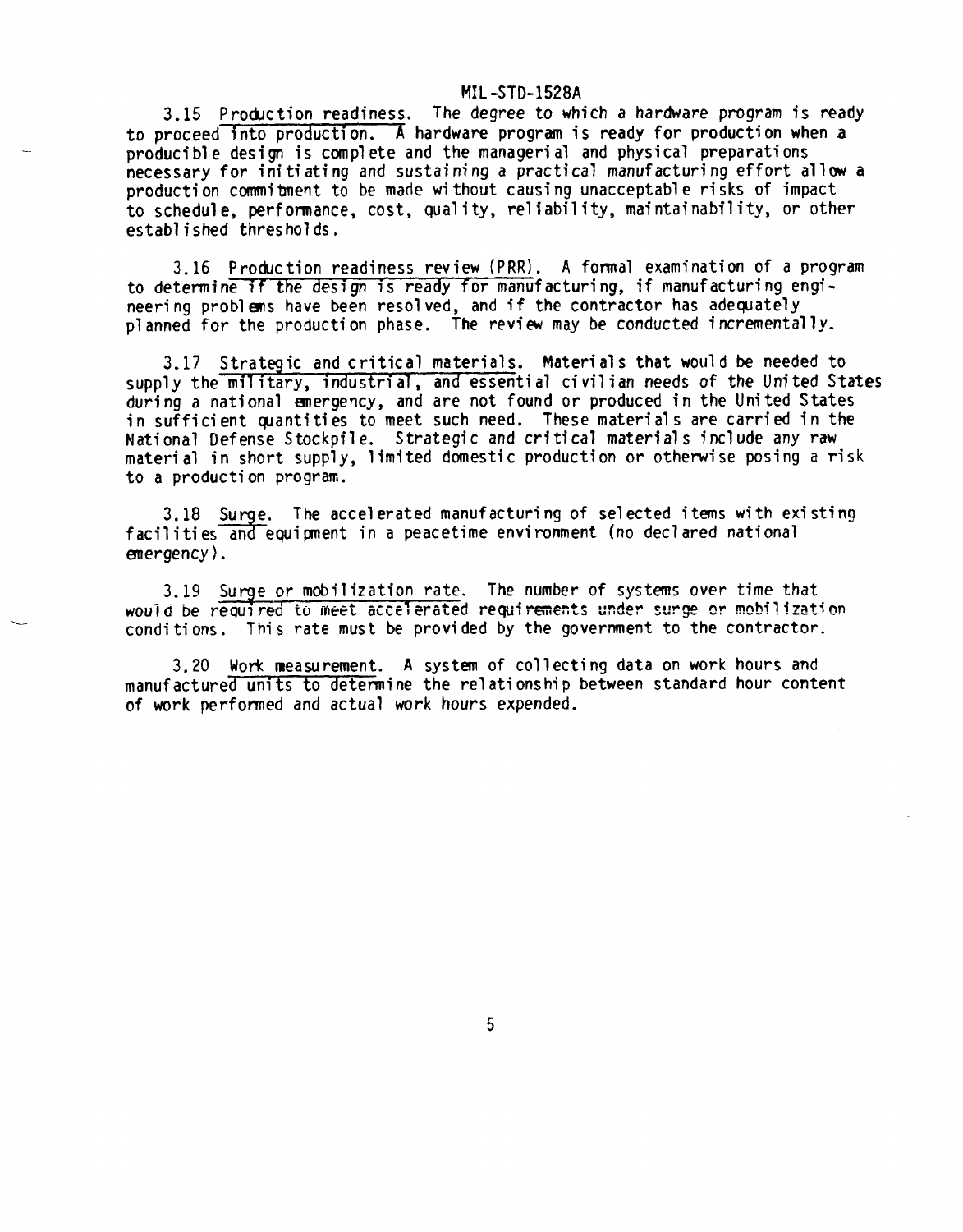#### **4. GEKRAL REQUIREKmS**

**4.1 Manufactur{q management program. The contractor shall establish and maintain an effective manufacturing managment program which complies w"th the requirements of this standard.** Application of these requirements shall continue **through each hardware acquisition phase. The program shall provide for timely identification of process improvements, and for detailed planning and control of manufacturing functions and for tfmely and effective transition to rate production as outlined in DOD 4245.7-M. The program sha?l be subject to review by the govermnent, and m~ be disapproved at any time if it does not meet the recpirements of thfs standard. The contractor shall afford Goverranentpersonnel access to his technfcal personnel, production data and documentation to support revfew efforts.**

4.1.1 **Manufacturing management policy. The contractor shall prescribe in a documented management system how, when, and by whan each reairanent of this standard fs to be accomplished. 'The management system shall clearly indicate the authority and responsibility for each elenent of the manufacturingmanagement system. No single contractor organizational elenent fs recpfred to be responsible for fulfilling the requirements of this standard. However, organizational structure must provfde independence of manufacturing management from direction by other functional elanents. Coordination between organizatfona? elsnents responsible for manufacturing management and other organizational elements (i.e., program management, system or design engineering, contracts, finance, etc.) shall be prescribed in the procedures directing those other elements as well as in manufacturing management procedures.**

4.1.2 **Manufacturing management policy obj~tives. The objectives of the manufacturing management program shall be to:**

- **a. Establfsh and maintain a manufacturing system which provides efficient and effectfve manufacture of ~ality hardware.**
- **b. Increase productivity and reduce production unit cost.**
- **c. Identify and reduce the impact of critfcal and strategicmaterials on the program.**
- **d. Identify and reduce manufacturing risk.**
- **e. Plan according to a consistent manufacturing strategy incorporating these principles.**

4.1.3 **Mamfacturing management controls. The management system shall provide for contractor audft performed at least annually to verify compliance with each requirement** of this standard in accordance with the contractor procedures **deffning the contractor's manufacturing management system.**

**4.1.4 Manufacturing management procechres and practices. The contractor's manufacturing management procedures and practices shall prescribe, define, and specify controls over all actfons required by this standard.**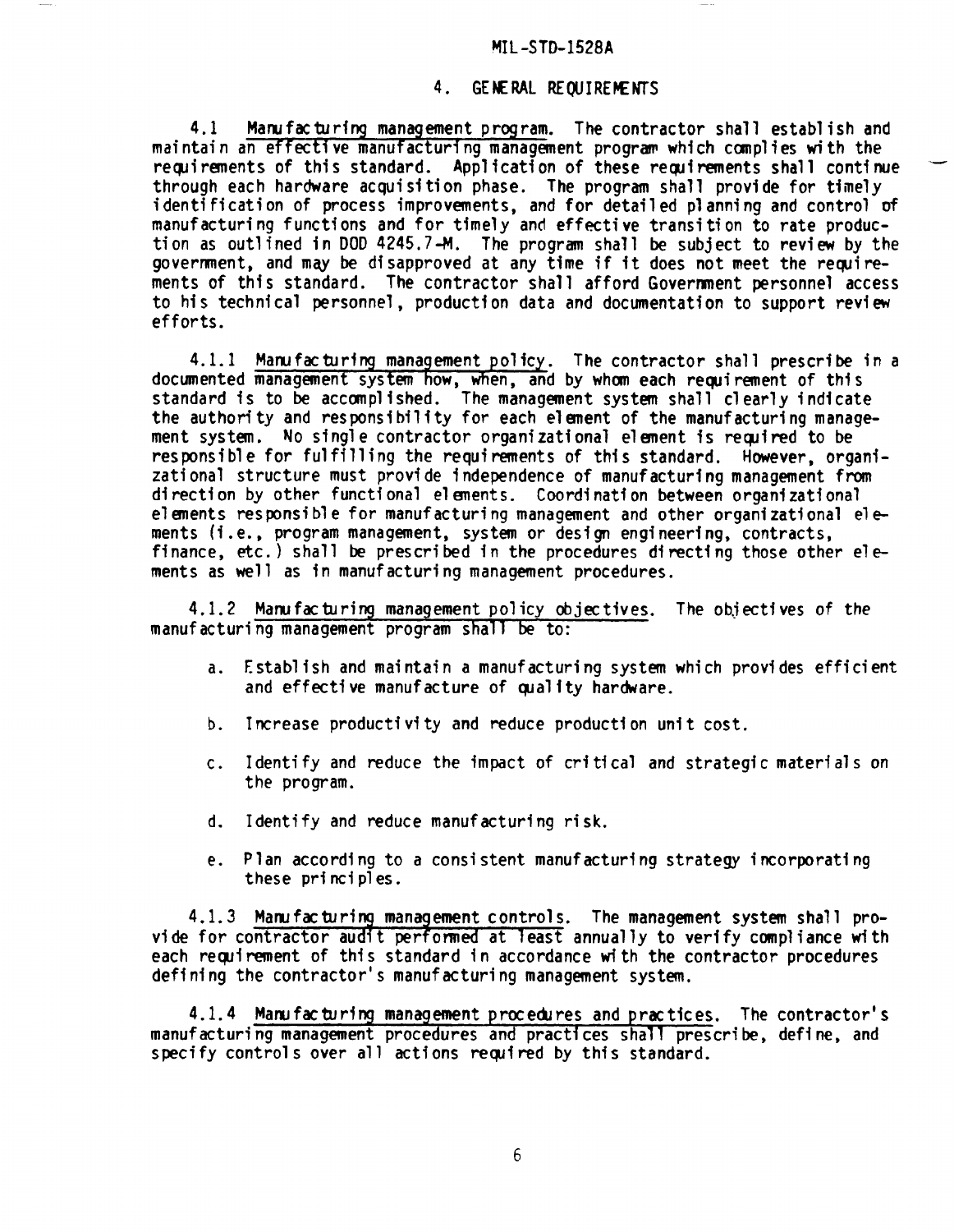## **5. DETAILED REQUIREKNTS**

5.1 **Manufacturing program plannin The manufacturing management program shall assure thorouqh ~lannlnq for manu cture of the hardware to be produced. The planning proces~ shall be-documented sufficiently to provide for review and traceability and shall be applied iteratively throughout the life of the program. The process shall incorporate development of a program manufacturing strategy to minimize risk. The result shall be effective management of all aspects of the manufacturing process. DID DI-MISC-80D74, Manufacturing Plan, applies to these re~irements. Deliverable data identified on the DD Form 1423 shall be prepared in accordance with instructions specified in that DID.**

—

**5.1.1 Manufacturing planning. Manufacturing planning shall be acccinplished throughout an program phases. The process must be a logical, planned sequence of activities resulting in identifying and obtaining production resources needed for efficient production. The planning process shall consider all aspcts of manufacturing engineering, manufacturing methods, production and material control, minimization of scrap, rework and repair, and the requirements for facilities, materials, tooling, test equipnent, equipment, personnel, training, government furnished property, and software. Effects of other business on resources shall be assessed.**

**5.1.2 Manufacturing risk identification and resolution. Manufacturing planning during all program phases shall assure continuing identification and evaluation of manufacturing risk, provide for timely resolution of risks, and identify requirements which must be accomplished in idter acquisition pndses. Documented risk identification and resolution shall continue throughout all program phases and include: monthly manufacturing trends during development and production, process and test yield rates, touch labor hours, hours for scrap, rework, repair, and out-of-station work, as well as other risk areas contained in DOD 4245.7-M.**

**5.1.3** Capital commitment identification. The contractor shall document **future capital cmnitments necessary to effectively transition fran the ctevelopment to the production phase.**

**5.1.4 Production tooling and test equipment. The contractor shall establish criteria and implement actions necessary for the timely selection,** acquisition, and use of tooling and test equipment to minimize impacts on pro**duction. Tooling philosophy and concepts shall be thoroughly defined during program demonstration and validation phases ~"th consideration given to minimization of life cycle costs.**

**5.1.5** Manufacturing system verification. The manufacturing engineering **approach, processes, tool~ng, test ecpipnent, manufacturing and test software, and manufxturing methods with which significant risk is associated or which have not been previously proved satisfactory** *by* **production experience, shall be verified by testing, proofing, or demonstration, not later than the full-scale development phase of the program.**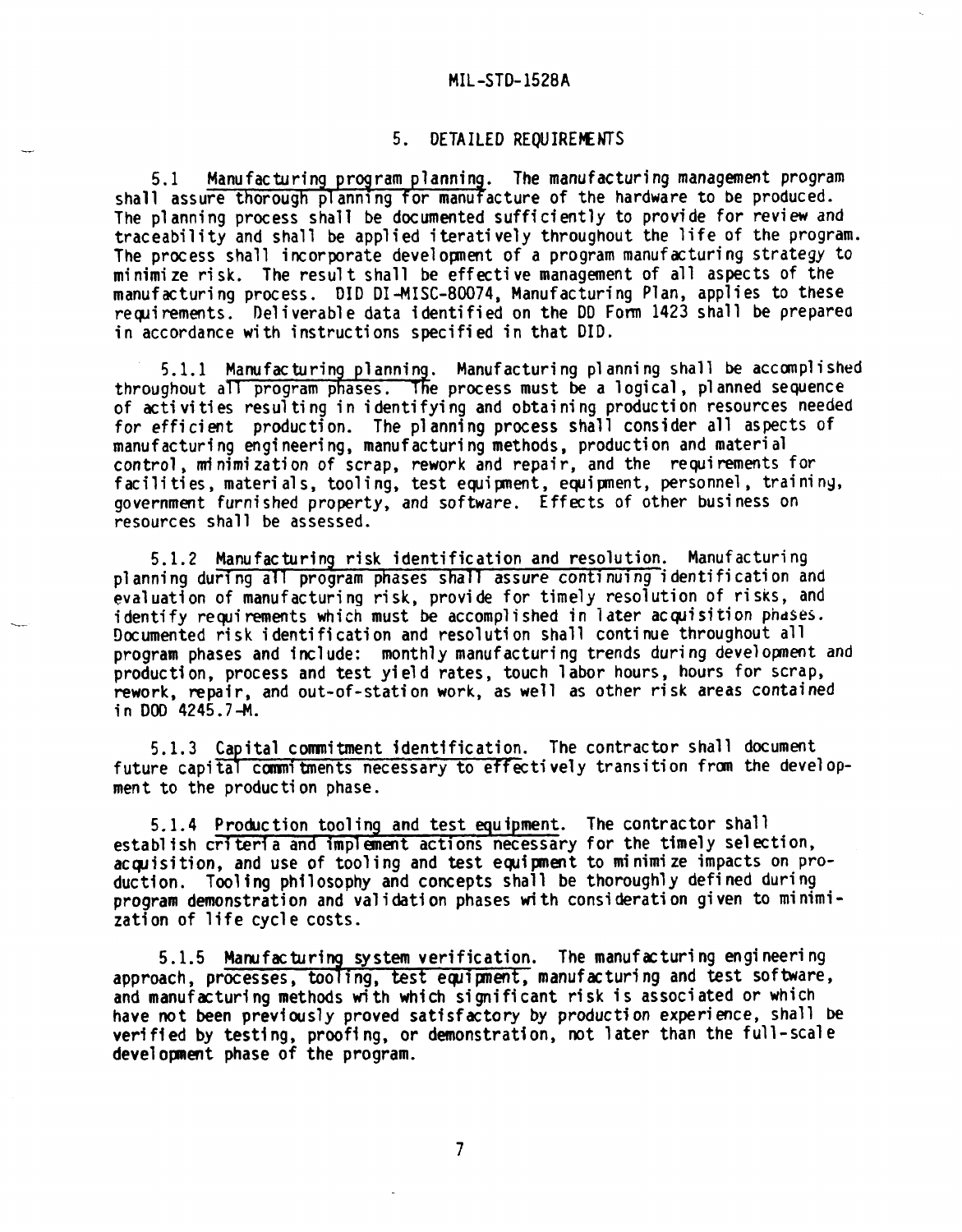—

5.1.6 **Integrated factory planning. The contractor shall accomplish integrated factory plannlng which considers specific factory manufacturing recpirements against a canprehensive business base forecast. This planning** will include an annual productivity improvement goal and manufacturing tech**nologies which could be implemented to achieve that goal.**

**5.1.7 Make-or-buy. The contractor shall perform make-or-buy analysis in accordance with solicitation requirements. Manufacturing personnel shall participate in the reviews to make sure manufacturing issues are considered, and that economical, low-risk sources of production are chosen. Second sourcing shall be considered for product-critical items.**

#### **5.1.8 Industrial material management. —-**

5.1.8.1 **Critical forms and parts. The contractor shall identify all critical forms and~ts used, or planned to be used, in the system, and shall document them in accordance with requirements specified in the contract. For foreign supplied parts and components, the contractor shall develop realistic and practical plans and procedures for securing adequate supplies for surge and mobilization needs under war and contingency conditions.**

**5.1.8.2 Strategic and critical materials. The contractor shall identify all strategic and crltlcal materials used, or planned to be used, in the system. The contractor shall develop realistic and practical plans and procedures to** conserve strategic and critical materials, apply manufacturing procedures to **minimize waste and scrap, and employ reclamation procedures.**

**5.1.8.3 Diminishing manufacturing sources and material shortages (DMSMS). The contractor shall regularly check the Government-IndustryData Lxchange Program (GIDEP) data base for DMSMS items, tiring design, develowent, and production phases, and shall determine if any of these items are used in, or planned for use in the system. The contractor shall seek to develop or qualify alternate sources for DMSht5items. As a last resort, contractors shall utilize engineering change procedures.**

**5.1.9 Facilities. The contractor shall determine the facilities and** *energy* **requiremmts to support manufacturing requirements and plan for the effective and economical use of both contractor and government provided facilities. The latest state-of-the-artmanufacturing technology shall be considered. The plant layout should be swh that efficient and effective use is made of the contractor's facilities to store, move, manufacture, and support production.**

**5.1.10 Peacetime capacity surge and mobilization. The contractor, when** identified as a planned producer, shall perform industrial planning that com**pares total production capacity with requi~ments for peacetime, surge, and mobilization conditions. Planning shall consider the priorities and production implications of programs at the facilities being used. In addition, the planning shall identify shortfalls and feasible corrective actions. In order to ascertain production capability to meet contractual obligations, the contractor shall utilize peacetime production rates, including options, on all in-house UOD programs. For surge and mobilization, the contractor shall plan to have sufficient capacity available to meet the Government provided requirements.**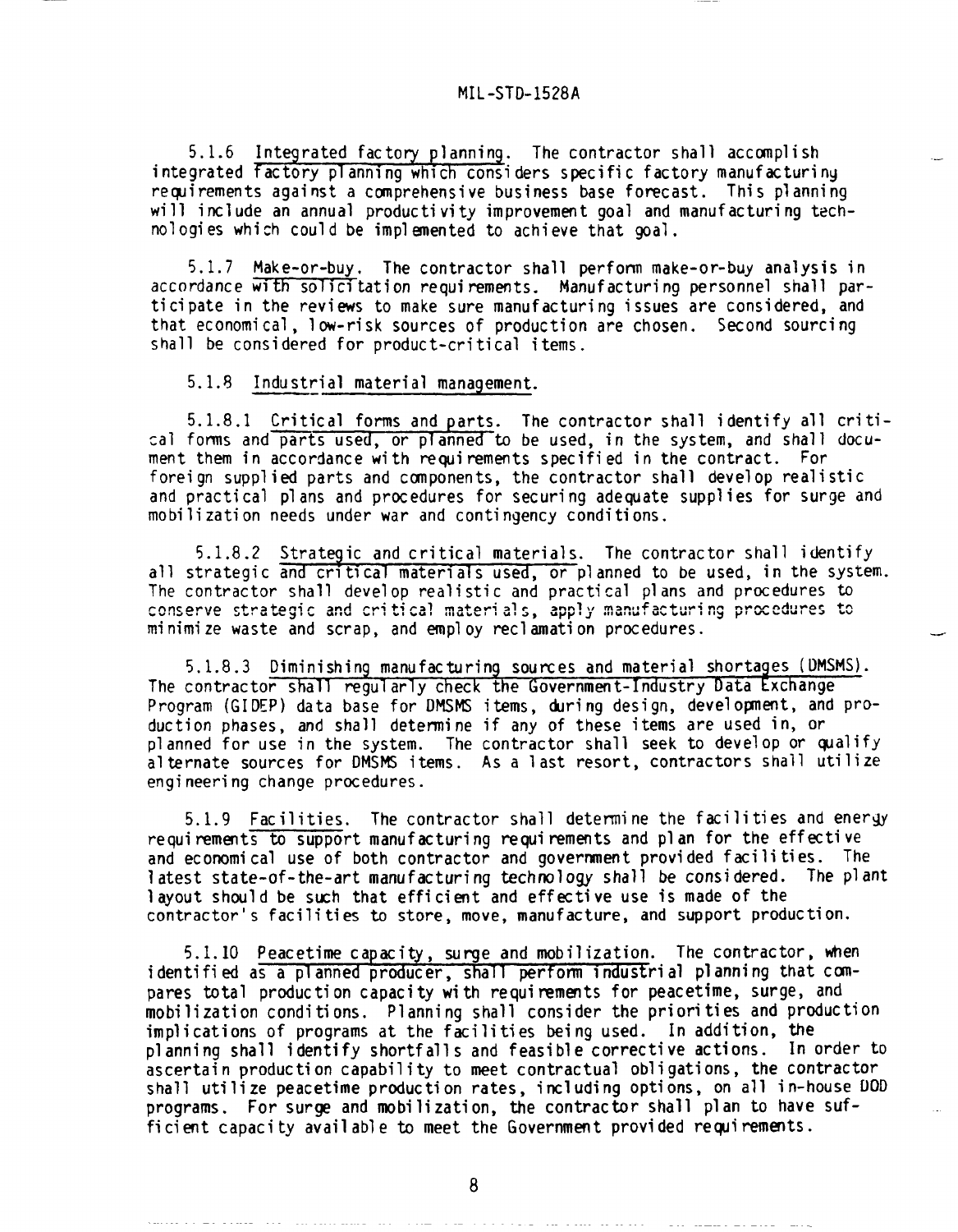**5.2 Design analysis for manufacturin~. The contractor's manufacturing management program shall provide for design analysis resulting in a design which Design review** shall assure consideration of **the objectives of manufacturing management with other design tradeoffs as required by MIL-STD-1521. The following elements shall be incorporated in the review process.**

**5.2.1 Producibility analysis. The contractor shall develop a comprehensive, well-defined producibility analysis effort as a prerequisite to entering FSD. The contractor shall develop a producibility element of his manufacturing plans, which:**

- **a. delineates the responsibilities of all disciplines and functions involved in producibility analysis.**
- **b. provides procedures and criteria for selecting candidate items for producibility analysis.**
- **c. prescribes techniques for producibility analyses.**
- **d. identifies criteria used in producibility analysis.**

**Adequate producibility of the design shall be addressed at system requirements review, system design review, preliminary design review, critical design review and production readiness review. The** *full-scdle* **development phase shall include provisions to attain producibility of the design using cost-effective manufacturing methods and processes. Resource requirements for producibility analysis, long lead procurements and limited production shall be identified and progransned. The contractor shall confirm the capability to meet production unit cost, schedule and surge goals through an industrial resource analysis at the primemajor/critical subcontract locations. Included in this analysis shall be the impact of ongoing manufacturing technology, producibility and industrial modernization incentives programs. Producibility efforts shall continue through the production phase.**

**5.2.2 Producibility criteria. Producibility criteria based on all design characteristics shall developed and documented during the earliest program phase, and shall be updated iteratively as the design is developed. Design conformance with the criteria shall be addressed in the manufacturing feasibility and capability assessments at each major design review.**

**5.2.3 Design analysis. Manufacturing, process and method analysis of each major element of the design shall be conducted during the design process. Analysis shall be documented and traceable. This analysis shall consider surge and mobilization support needs and shall address:**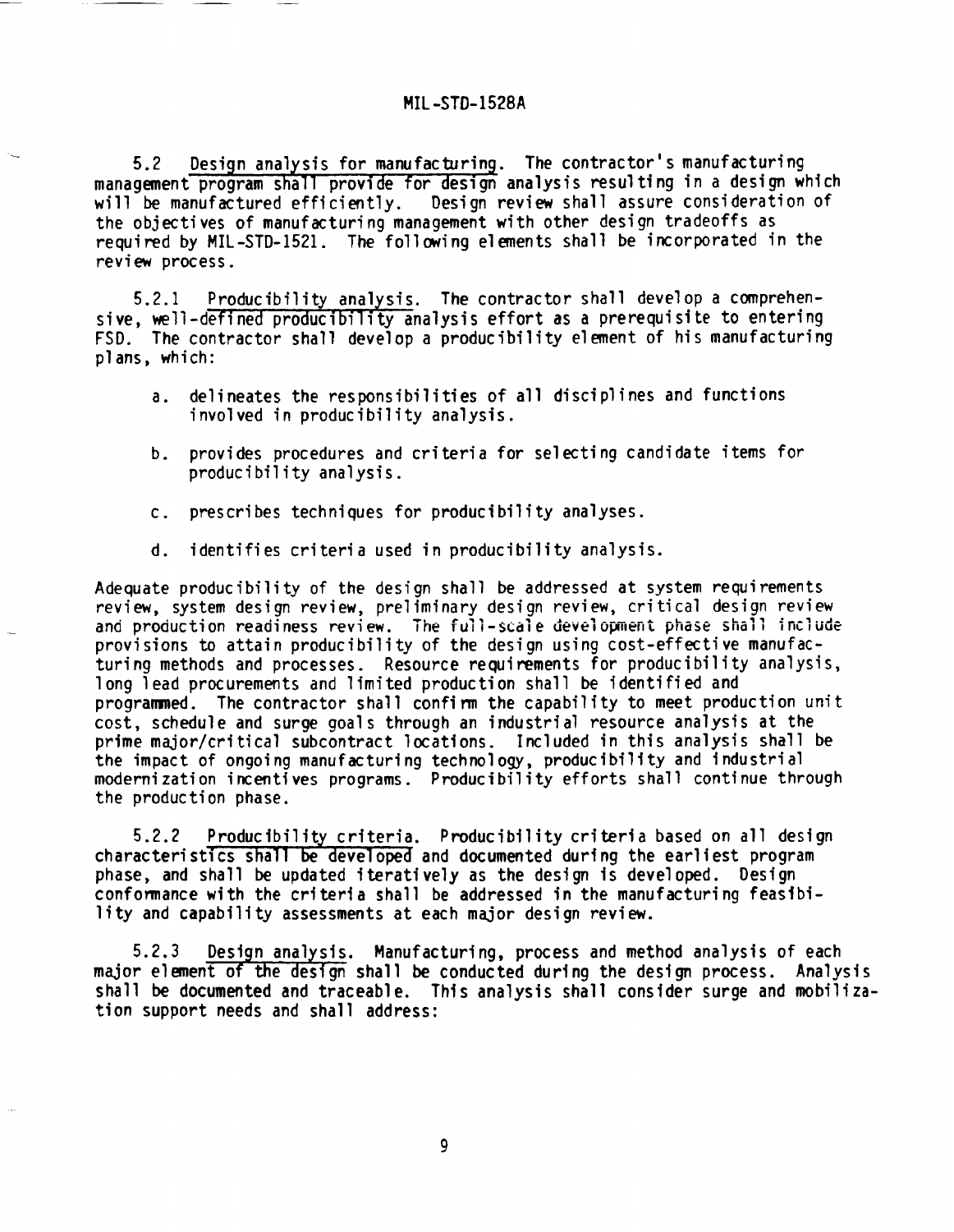- **a. Material selection: critical and strategic material conservation, avoidance of dependence on foreign sources, constraints on surge and mobilization responsiveness, and standardizationof materfals and ccnnponents,and material lead time.**
- **b. Production tooling, special tooling and test equfpment concepts.**
- **c. New or unique processes.**
- **d. Sequencing of assembly events, ease of assembly.**
- **e. Test and inspection instrumentationconcepts.**
- **f. Manufacturing and test software.**
- **9" Tooling and facility utilization.**
- **h. Work methods to be used in rate production.**
- **i, Production quantity and rate.**
- j. **Process yield and stability and the impact of process variability on product quality.**

**This analysis will be submitted as specified in the contract prior to each formal design review. Analysis shall identify the most economical ways to manufacture the product at the required rate, and shall indicate capability and capacity factors related to the design.**

**5.2.4 Manufacturing Integration in the Design Process. Manufacturing engineering shall be integrated into the contractor's system engineering (design management) system. Manufacturing engineering shall have a formal, traceable part in the engineering decisions-makingprocess relating to hardware design, and shall act as the formal manufacturing management interface with the system engineering entity. System engineering practice shall assure application of producibilitycriteria developed as part of the manufacturing feasibf?ity and capabf?fty estimate. Factors listed in paragraph 5.2.3 shall be** applied iteratively during design development as an element of the manufac**turing engineering contribution to the system engineering process.**

**5.2.5 State-of-the-Art Reviews. The contractor shall perform periodic analyses of the manufacturing methods, processes, techniques, equipment, and**  $m$  **materials** planned for use in production. This may be accomplished by **reviewing state-of-the-artadvances in manufacturing technology with the Manufacturing Technology Division of the Air Fome Materials Laboratory, Wright-Patterson AFB OH 45433, to** *encwrage* **the use of the latest and most efficient manufacturing technology. Information avatlable from the Defense Technfcal Information Center (DTIC), Caneron Station, Alexandria VA 22314, and cotmrtercial***sources* **should be considered** *as well.*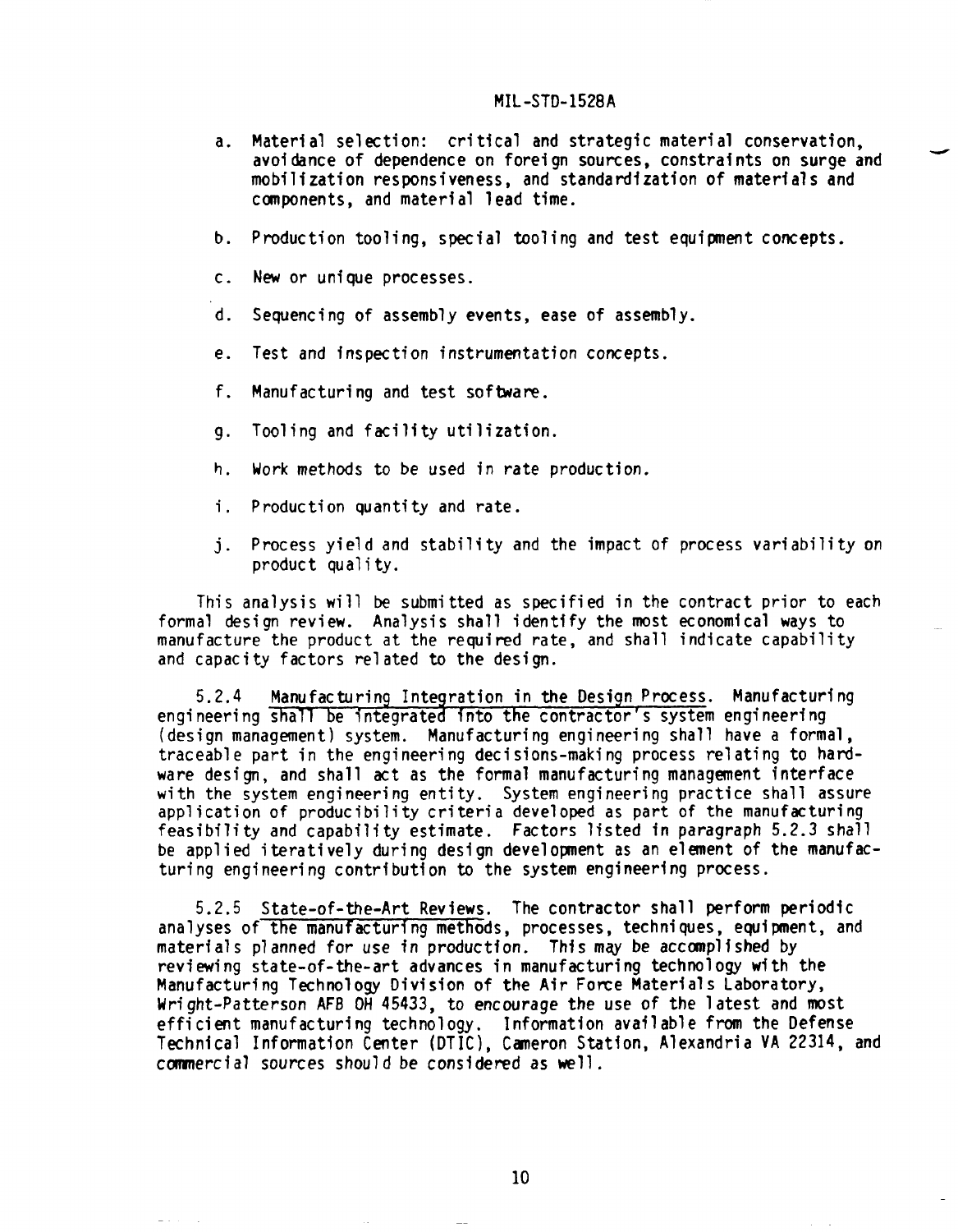# **5.3 Manufacturing Operations Management.**

**5.3.1 Production Scheduling and Control. The contractor shall establish a production scheduling and control system which:**

- **a. Schedules all planned production activities.**
- **b. Identifies key production milestones required to attain production goals.**
- **c. Assesses and determines production lead time requirements for both contractor and Government furnished materials.**
- **d. Conducts and applies analyses required for economical lot release and economical order quantities.**
- **e. Tracks components and assemblies throughout the production cycle to assure production schedules are attained.**
- **f. Provides inputs to engineering change management relative to effectiveness for production incorporation.**
- **9\* Assures engineering change incorporation is accomplished.**
- **5.3.2 Work Measurement System. The government shall have full access to the documentation, data and reports generated by any contractor** *work* **measurement system.**

**5.3.3 Manufacturing Surveillance. The contractor shall maintain an effective, timely, and responsive manufacturing surveillance operation which:**

**Identifies factors which may adversely impact product quality,**  $\alpha$  delivery, performance, or cost. The manufacturing surviellance system shall **collect and analyze data of the follwing types or from the following sources as minimurf:**

- **{1) Yield rates for manufacturing processes.**
- **(2) Yield rates** *for* **test operations at all 1evels of fabrication and assembly.**
- **(3) Scrap data.**
- **(4) Rework data, including data on out-of-station work.**

**Additional indicators should be selected tm reflect the health of the entire manufacturing management program. Data shall be CO11ected and used to identify problem areas and be in sufficient detail to permit eff~tive investigation and corrective action. The system shal1 provide for documented traceabiIity from data through analysis to corrective action, and shall provide for verification of corrective action implementation and effectiveness.**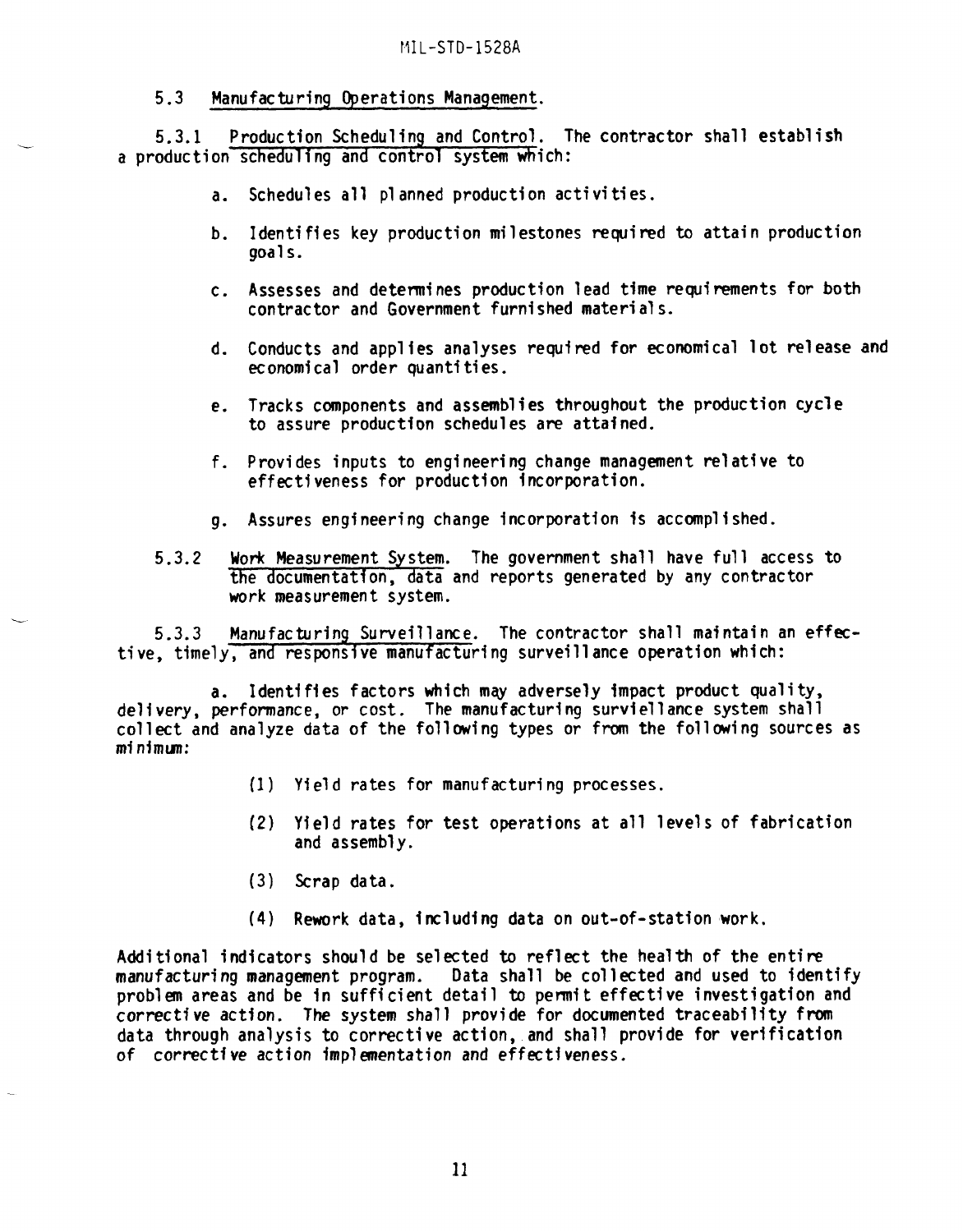**b. Notifies the Government Contract Adniaistration Services representa of anticipated contract delivery schedule delincpencies, production diffiCUT or delays which may adversely impact the program.**

**5.3.4 Control of subcontractors and vendors. The contractor's procedu to provide continuous management visibility and control of subcontractors,v dors and suppliers shall assure that requirements paragraphs 5.1.8, 5.2, and 5.3 of this standard are flwed down and effwtively implemented.** Tl]ese **pro dures shall specify contractor review of subcontractormanufacturingmanagem plans, systems, and production f=ilities to assure visibility of producibil problens, identification and resolution of production risk, production progr surveillance, and timely reporting of production difficulties which would im**  $t$ he program. Routine use of contractor manufacturing organization specialize **disciplines to assist in the selection and management of subcontractors,ven dors, and suppliers is necessary to perform tiiisrequirement. Government re sentatives may attend these reviews as observers. O~er status of long lead or critical items shall be reviewed on a recurring basis. The contractor shall assure that subcontractors and vendors initiate timely Requests for Special Priorities Assistance, as appropriate.**

**5.4 Government reviews.**

**5.4.1 Manufacturing management/ProductioncaDability review (t@l/PCR). MM/PCR** may be conducted before contract award for the program phase during where  $t$ he production design is finalized, and before any production commitment. So  $C$  itation instructions will contain MM/PCR requirements if the review is to be **conducted as a part of contract** *source* **selection. The contractor shall prov necessary facilities and cooperate with the government team in their review.**

**5.4.2 Production readiness review (PRR). The government nas the option perform PRR(s), prior to he production decision'or as otherwise specified in the contract.** PRRs may be conducted *in*crementally. The review is conducted **determine that significant manufacturing problems have been resolved, or that plan for their resolution acceptable to the government has been developed. T contractor shall provide necessary resources to support the PRR. Contractor conducting PRRs at subcontractor facilities w"ll afford government representatives the opportunity to attend as observers. Prime contractors are respon sible for assuring government program management that subcontractorsare satisfactorily preparing for production whether formal subcontractorPRRs are held or not.**

**5.5 Manufacturing feasibility and capability assessments. The contrac tor shall make and formally document a manufacturing feasibility and capabili assessment(s) in the conceptual phase, concurrentlywith the overall program feasibility and risk analysis. Assessments shall be made for each competing design alternative under consideration at the time of the assessment. Manufacturing feasibility and capacity assessment(s)shall analyze manufactur resources needed. The assessments shall meet MIL-STD-1521 requirements as applicable, and shall:**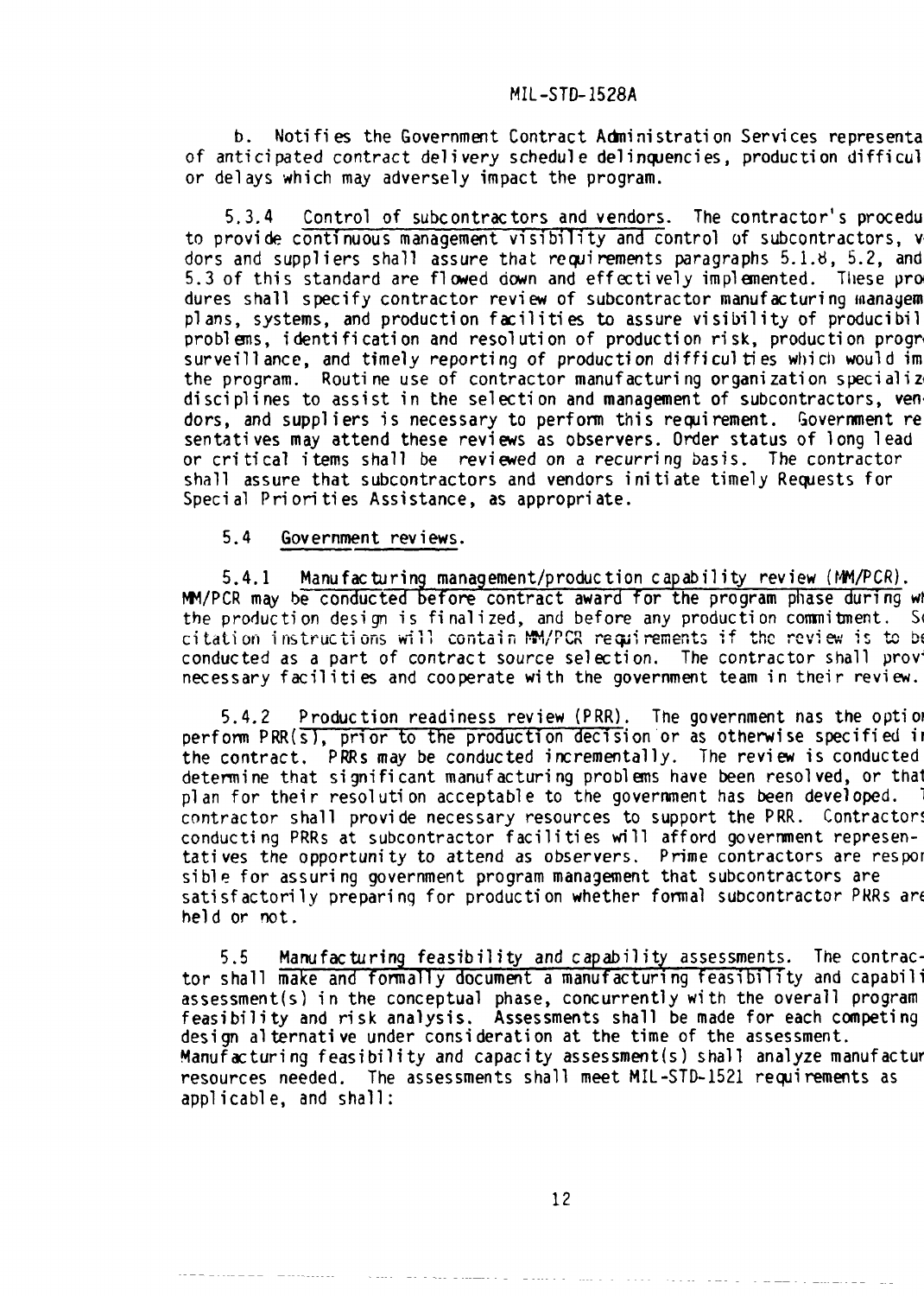- .— **a. Identify required production processes and manufacturing techni~es not currently available, and the risks associated with advance development, the probability cf meeting the need date, and possible contingency actions.**
- **b. Identify potential impact of critical and long lead time material and production equipnent, the probability of meeting the need date, and possible contingency action.**
- **c. Provide production feasibility, cost, and schedule impact analyses to support trade-offs among alternatives.**
- **d. Provide cost.and production schedule estimates to support management reviews.**
- **e.** Determine an efficient rate of production and rate acceleration **curve (preliminaryduring the demonstration and validation phase; final during FSD).**
- f. **Make recommendations for anticipated production testing and demonstration efforts--includingspecific requirements for production run demonstration using production tooling, test equipment, and manufacturing equipment.**
- **9. m....? - ~ ~an~er;J~nq~riti~al and strategic materidls Uevt'lup neth~ds ()! and of reducing reliance on foreign sources.**
- **h. Identify potential production bottlenecks and limiting factors to rate production.**
- **i. Be documented and reported in accordance with** *provisions* **of** VIL-**STD-1521.** DID DI-A-7089, **Conference Pinutes, applies to these requirements. Deliverable data ichtified on the DO Form 1423 shall be prepared in accordance with instruction speciffe\$ in that** DID.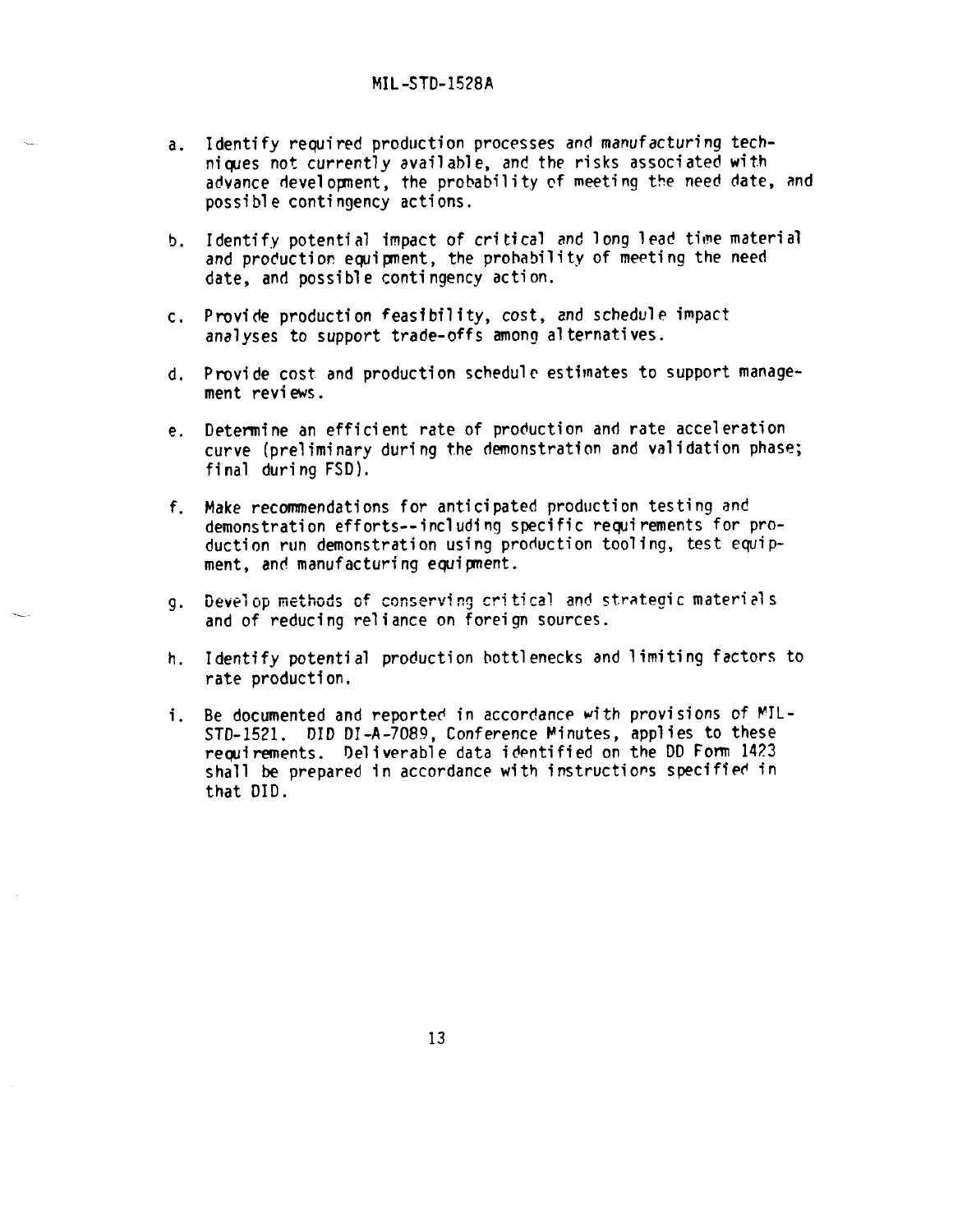## **6. NOTES**

6.1 **Intended Use. This document is written to facilitate a tailo~d application, dependent on the phase of the acquisition process and other progra specific information. The procuring activity will place on contract only those tasks necessary to accanplish program objectives.**

**6.2 Data requirements. When this standard is used in an acquisition whic incorporates a DD** Form 1423, Contract Data Requirements List (CDRL), the data **requirements identified below, shall be developed as specified by an approved Data Item Description (DD Form 1664) and delivered in accordance with the approved CDRL incorporated into the contiact. Whenever provisions of the Dm FAR Supplement, Part 27, Sub-Part 27.410-6 are invoked and the DO Form 1423 is not used, the data specified below shall be delivered by the contractor in accordance with the contract or purchase order requiremwts. Deliverable datii required by this standard is cited in the following paragraphs.**

| Paragraph No. | Data Requirement Title | Applicable DID No. | Opti  |
|---------------|------------------------|--------------------|-------|
| 5.1           | Manufacturing Plan     | DI-MISC-80074      | ----  |
| 5.5           | Conference Minutes     | $DI - A - 7089$    | المصم |

5.3 Subject term (key work) listing.

**Critical forms and parts Industrial mobilization Industrial modernization incentives program (IMIP) Manufacturing Manufacturing engineering Manufacturing feasibility and capability assessment Manufacturing managemat Manufacturing management/production capability reivew (MM/PCR) Manufacturing risk Manufacturing technology (MANTECH) Producibility Producibility analysis Producibility engineering and planning Praluction readiness Production readiness review (pRR) Strategic and critical materials** *Surge* **Surge** *or* **mobilization rate Work measuremat**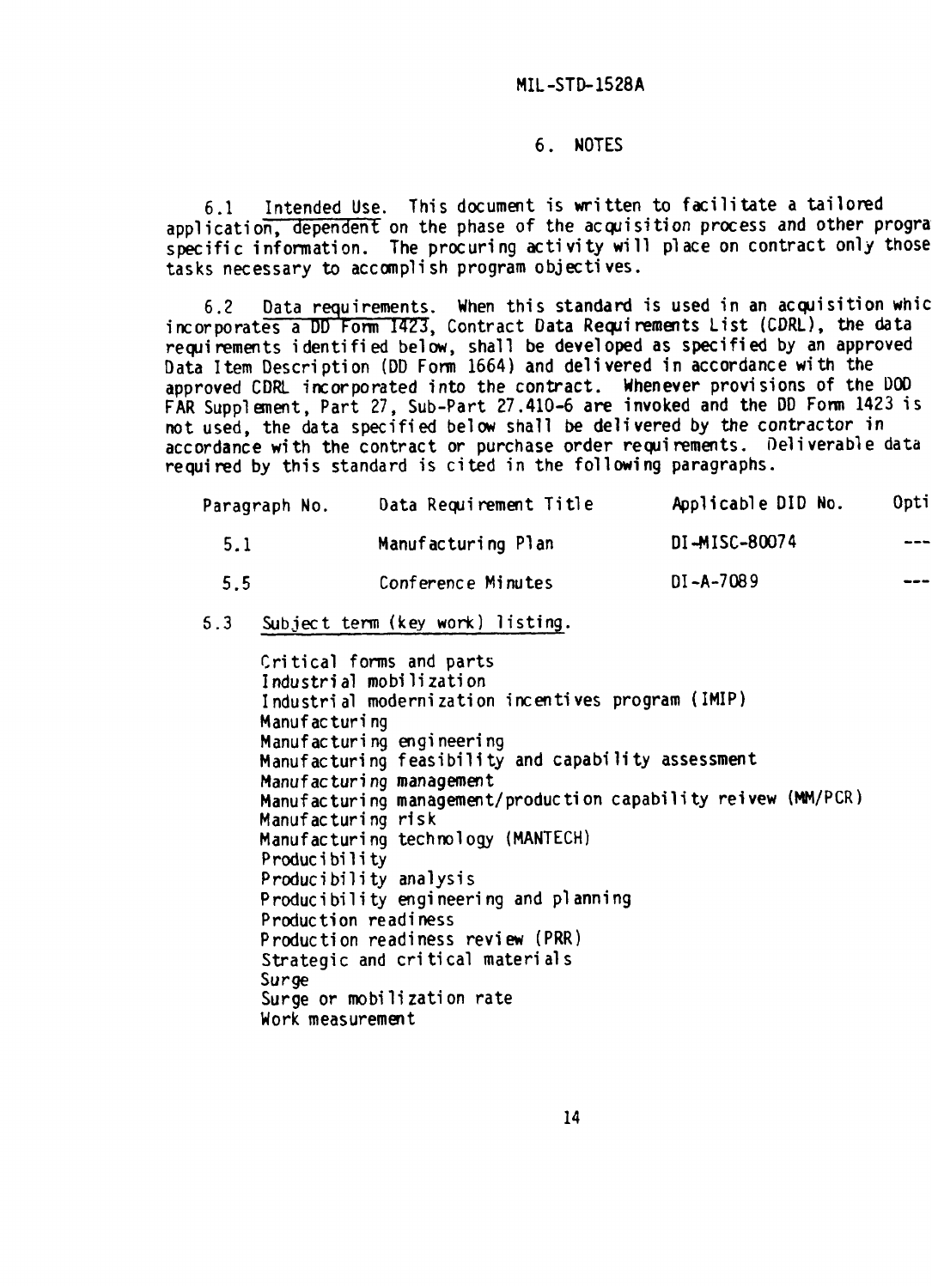**MIL-STO-1528A (USAF)**

**Custodian: Afr Fo~e - 10** **Preparing Activity: Air Force - 10**

**Review activities:**

**Air Force -** 01, 11, **13, 14, 15, 18, 19, 20, 26, 71, 99**

**User activities:**

 $\bar{\nu}$ 

**AirFo~e - 01,** 11, 12, 13, 14, 15, 18, 19, 20, 68, 70, 71, 79, 80, 82, 84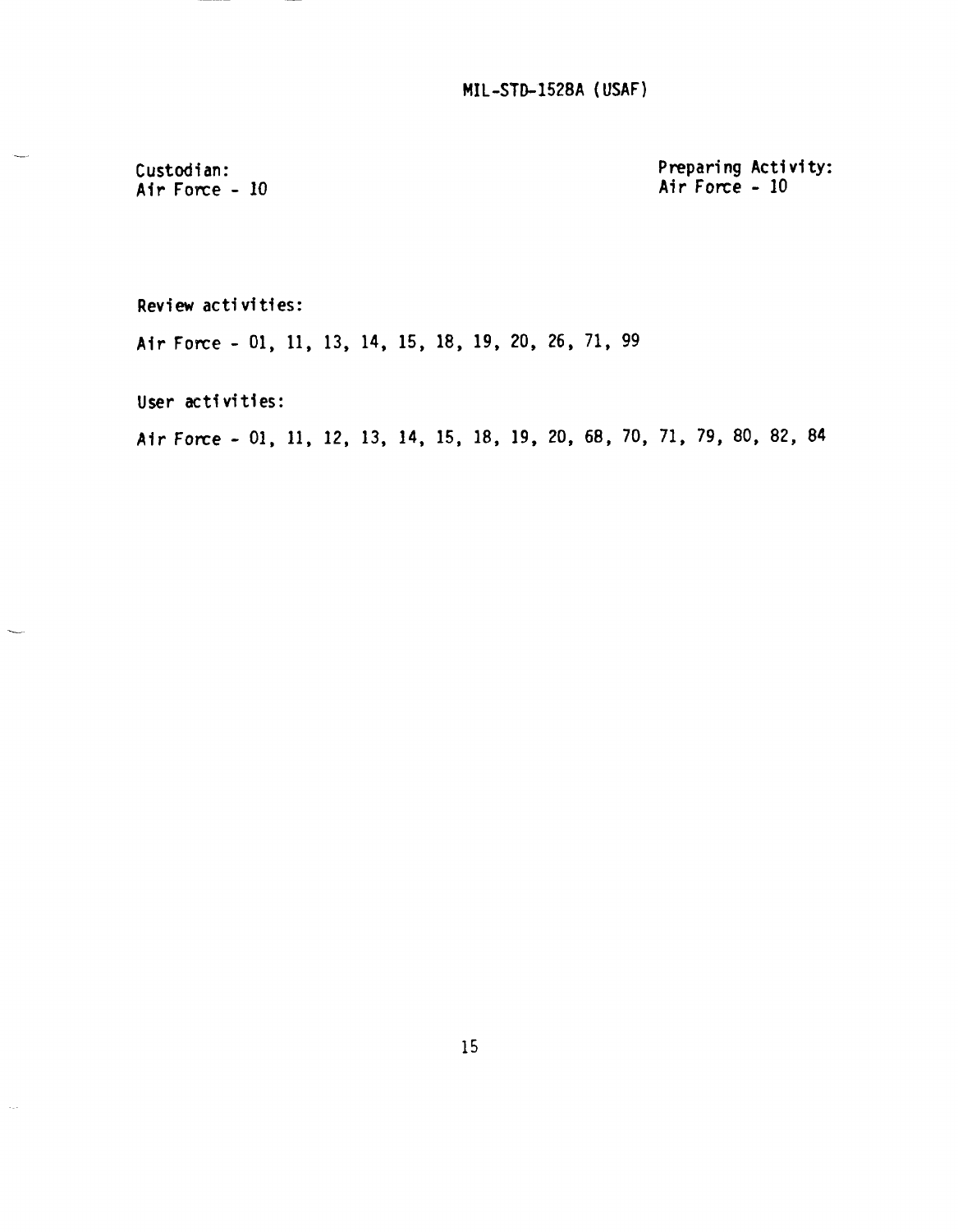INSTRUCTIONS: In a continuing effort to make our standardimation documents better, the DoD provides this form for use in submitting comments and suggestions for improvements. All uses of military standardization documents are invited to provide "expections. This form may be detached, folded along the lines indicated, taped along the loose edge (DO NOT STAPLE), and

iled. In block 5, be as specific as possible about particular problem areas such as wording which required interpretation, was .oo rigid, restrictive, loose, ambiguous, or was incompatible, and give proposed wordin, changes which would alleviate the problems. Enter in block 6 any remarks not related to a specific paragraph of the document. If block 7 is filled out, an acknowledgement will be mailed to you within 30 days to let you know that your comments were received and are being considered.

NOTE: This form may not be used to request copies of documents, nor to request waivers, deviations, or clarification of enecification requirements on surrent contracts. Comments submitted on this form do not constitute or imply authorization to welve any portion of the referenced document(s) or to amend contractual requirements.

(Pold along this line)

**(M** m **W mu)**

**DEPARTMENT OF THE AIR FORCE** NO POSTA<br>NECESSALE NECESSALE<br>IF MAILE **OFFICIAL BUBINESS BUSINESS REPL** PENALTY FOR PRIVATE USE \$300 **FIRST CLASS PERMIT NO. 73236 WASHINGTON D. C. AGE WILL** ●**E PAtD BY THE DEPARTMENT OF THE AIR FORCE** HQ AFSC\PLME ANDREWS AFB Washington, D.C. **20334-5000**